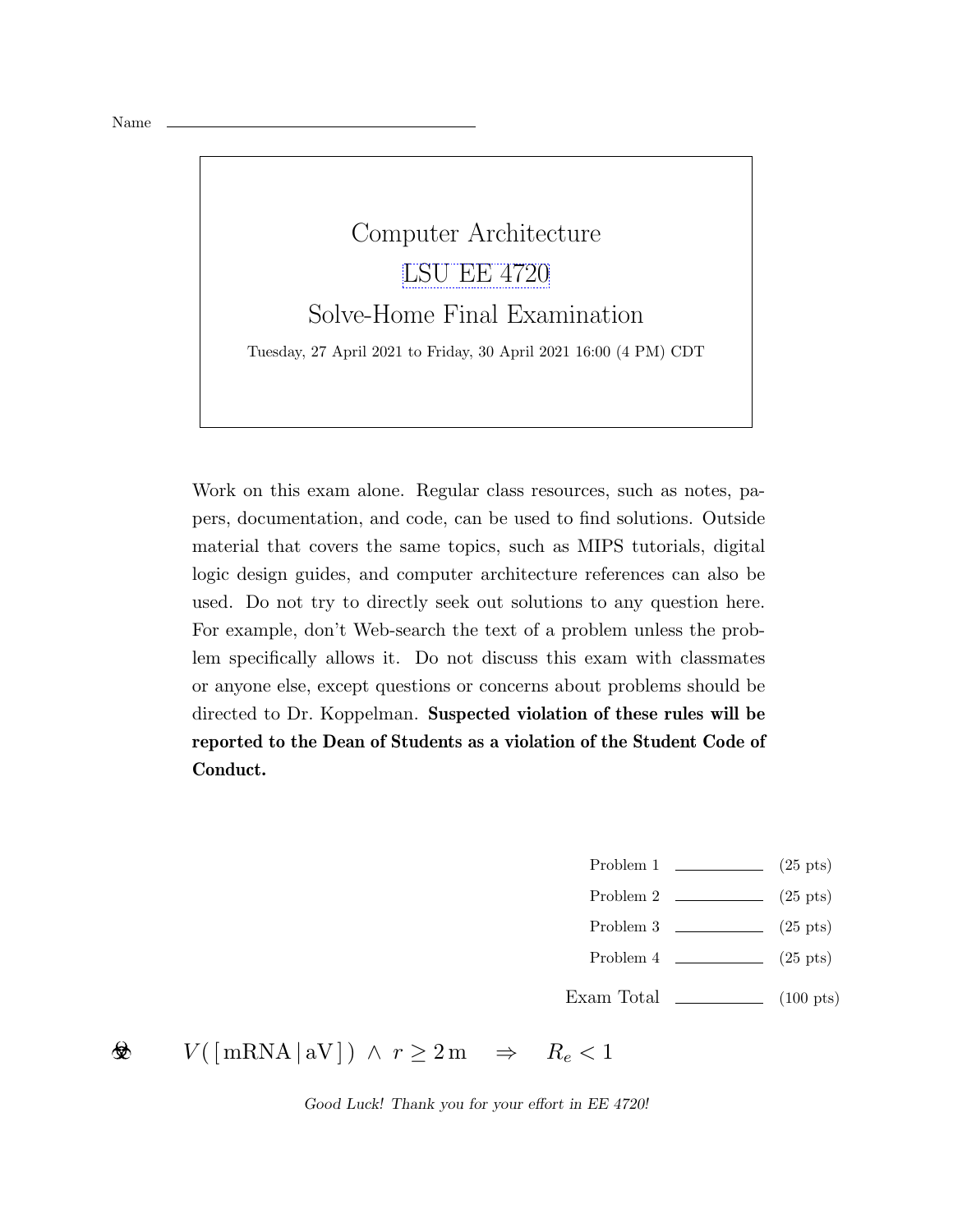Problem 1: (25 pts) Appearing below (and larger a few pages ahead) is an idea for a 2-way superscalar MIPS implementation with an unorthodox feature: The register file is written both by an instruction in the ME/MW stage (the former ME stage) and by an instruction in the WB stage. A memory instruction would have to write back in the WB stage, but a non-memory instruction could write back in either stage. Consider the execution below. For the first pair, lw and addi, the lw must use WB and the addi must use MW. The situation is similar for the second pair except that the memory instruction, lb, is in slot 1 rather than slot 0. When neither slot holds a memory instruction (the pair fetched in cycle 2) either one (but not both!) could use MW. If both use the memory port, the later one should stall. In execution diagrams label MW is used by an instruction that writes back in that stage, and ME is used by an instruction that will write back in the WB stage.



Put solution on diagram several pages ahead!

Put solution on diagram several pages ahead!

| # Cycle                                  |  | 0 1 2 3 4 5 6 7 8 |  |                   |  |
|------------------------------------------|--|-------------------|--|-------------------|--|
| $\frac{1}{w}$ r1, $0(r2)$ IF ID EX ME WB |  |                   |  |                   |  |
| addi r2, r2, 4 IF ID EX MW               |  |                   |  |                   |  |
| sub r3, r4, r5                           |  | IF ID EX MW       |  |                   |  |
| 1b $r7$ , $5(r2)$ IF ID EX ME WB         |  |                   |  |                   |  |
| and r9, r10, r11                         |  | IF ID EX ME WB    |  |                   |  |
| or r12, r13, r14 IF ID EX MW             |  |                   |  |                   |  |
| lb $r16$ , $0(r7)$                       |  |                   |  | IF ID EX ME WB    |  |
| lh $r17$ , $2(r7)$                       |  |                   |  | IF ID -> EX ME WB |  |
| # Cycle                                  |  | 1 2 3 4 5 6 7 8   |  |                   |  |

This idea has a potential cost benefit, but it must be thought through because the order in which registers are written can vary. (Which is a scary thing to those worried about correctness.) One cost benefit can be seen in the diagram. The WB.alu1 pipeline latch is no longer needed. The label is still there but it is not connected (and won't be). Other cost-saving changes are part of the subproblems below.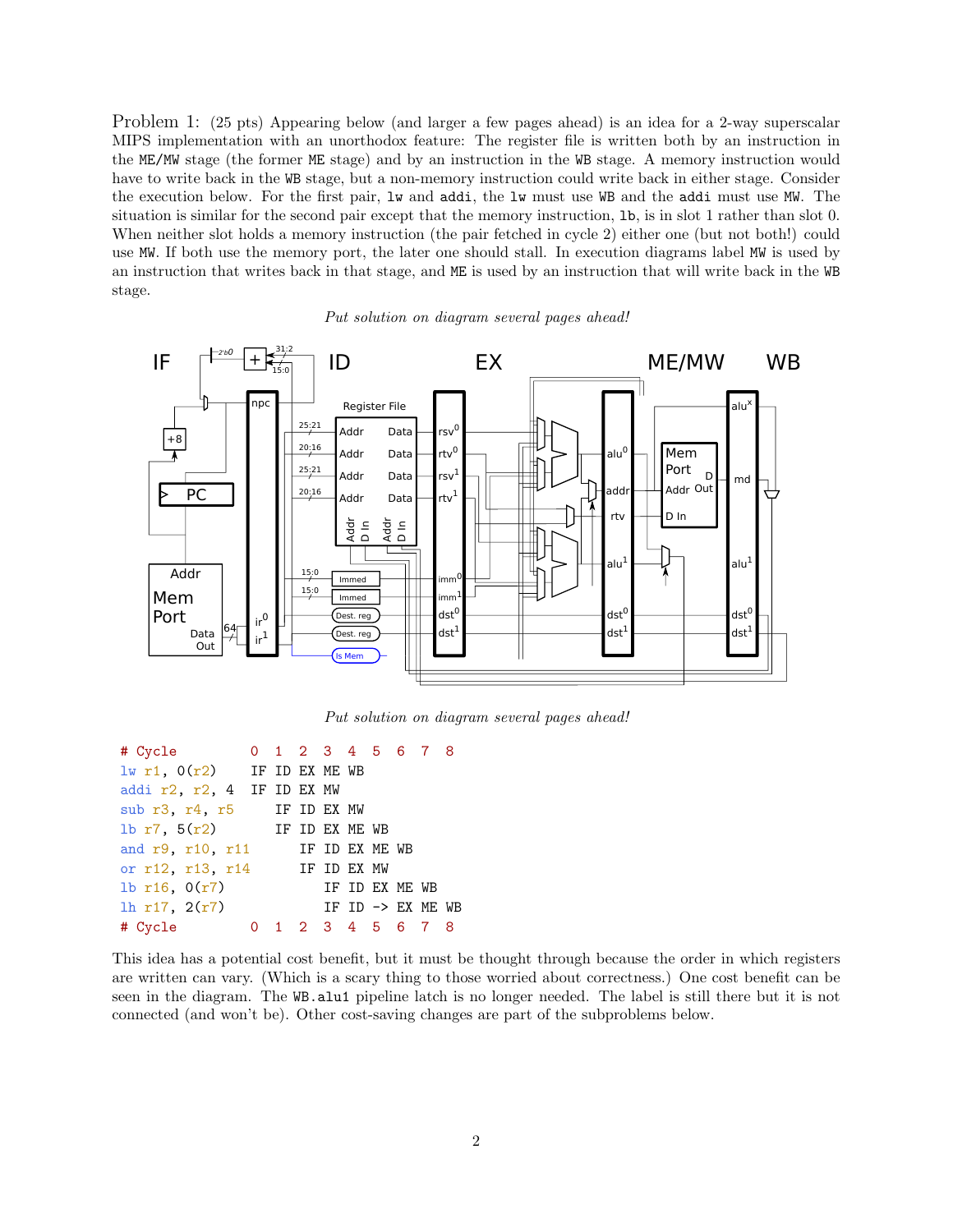For all parts of this problem remember to pay attention to cost and performance. For example, don't connect a bypass path that will never be needed.

(a) The D In connections to the write ports of the register file have been changed, but the register number inputs, Addr, are the same. Modify the hardware so that the Addr inputs to the write ports get the correct register number. For this part don't worry about two instructions writing the same register number.

Modify hardware (next page, not above) so that Addr inputs of the register file write ports get the correct register number.

(b) The diagram shows one cost savings: the WB.alu1 pipeline latch is no longer needed. Notice that the four bypass connections to the EX stage are unconnected. Reconnect them as needed so that any dependency that could be bypassed in the unmodified superscalar can be bypassed here. Leave a bypass unconnected if not needed.

Re-connect bypass paths (on next page, not above), possibly adding or modifying other hardware to bypass values.

(c) Notice that there is an unconnected select signal in EX and MW. Design control logic for these and for any multiplexors used to provide the correct register numbers (the first subpart above). The Is Mem logic in ID should be helpful. Hint: There is not that much to do for this part. The  $|$  Is Mem block should come in handy.

Connect select signals in EX and MW.

Connect select signals for any multiplexors used for register numbers.

(d) Notice that in the execution below the and writes r9 after the or. It looks like the add instruction will get the value written by the and rather than the or. That's not right!

```
# Cycle 0 1 2 3 4 5 ... 9 10 11 12 13
and r9, r10, r11 IF ID EX ME WB
or r9, r7, r14 IF ID EX MW
# .. later..
add r1, r1, r9 IF ID EX MW WB
```
Add control logic to detect such WAW hazards and which will substitute r0 for the destination of the earlier instruction.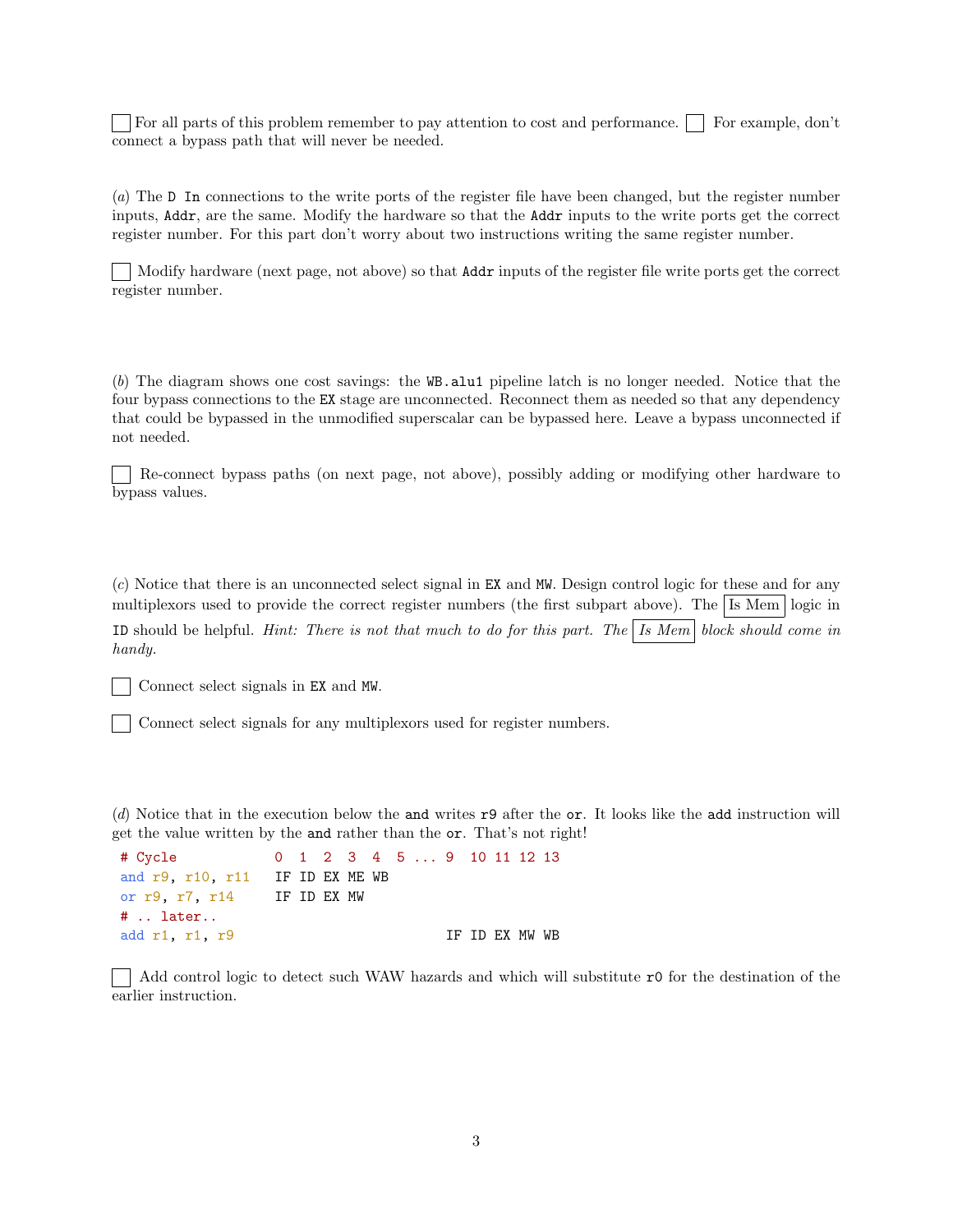Use your favorite SVG or plain text editor on the SVG source for the implementation <https://www.ece.lsu.edu/ee4720/2021/fe-ss-px.svg> and logic gates <https://www.ece.lsu.edu/ee4720/2021/g.svg>.

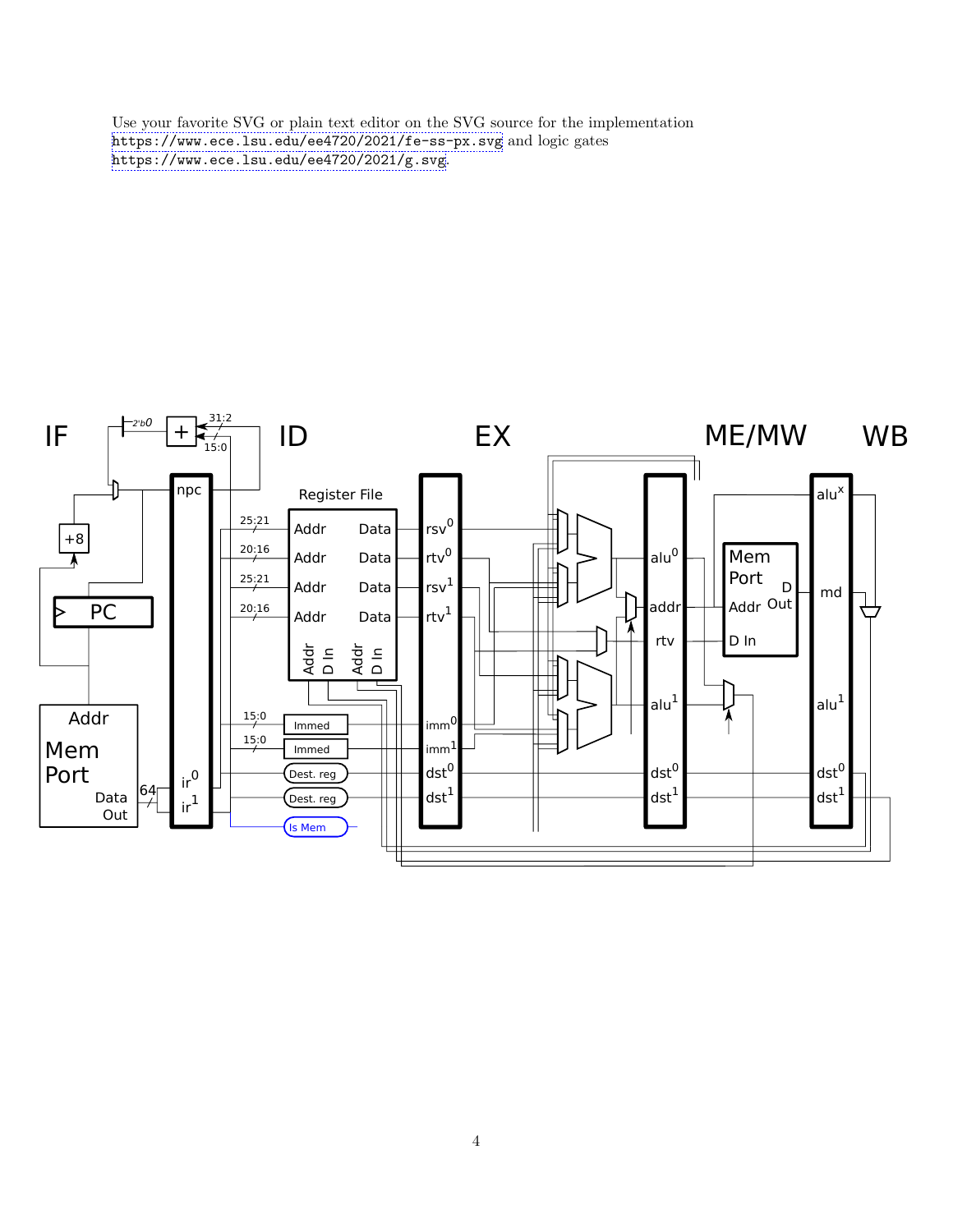Problem 2: (25 pts) Show the execution of the code fragments as requested below.

(a) The MIPS implementation below is similar to the one used in class, but with some added bypass paths for FP instructions and some labeled multiplexor select signals.



Appearing on the next page is a code fragment, and above the code fragment are the labels A, B, and C. These labels correspond to those used in the implementation.

Show the execution of the code below on this pipeline long enough to determine the IPC for a long number of iterations. Of course, that means the branch is taken. Show the value of each labeled select signal in those cycles it is being used.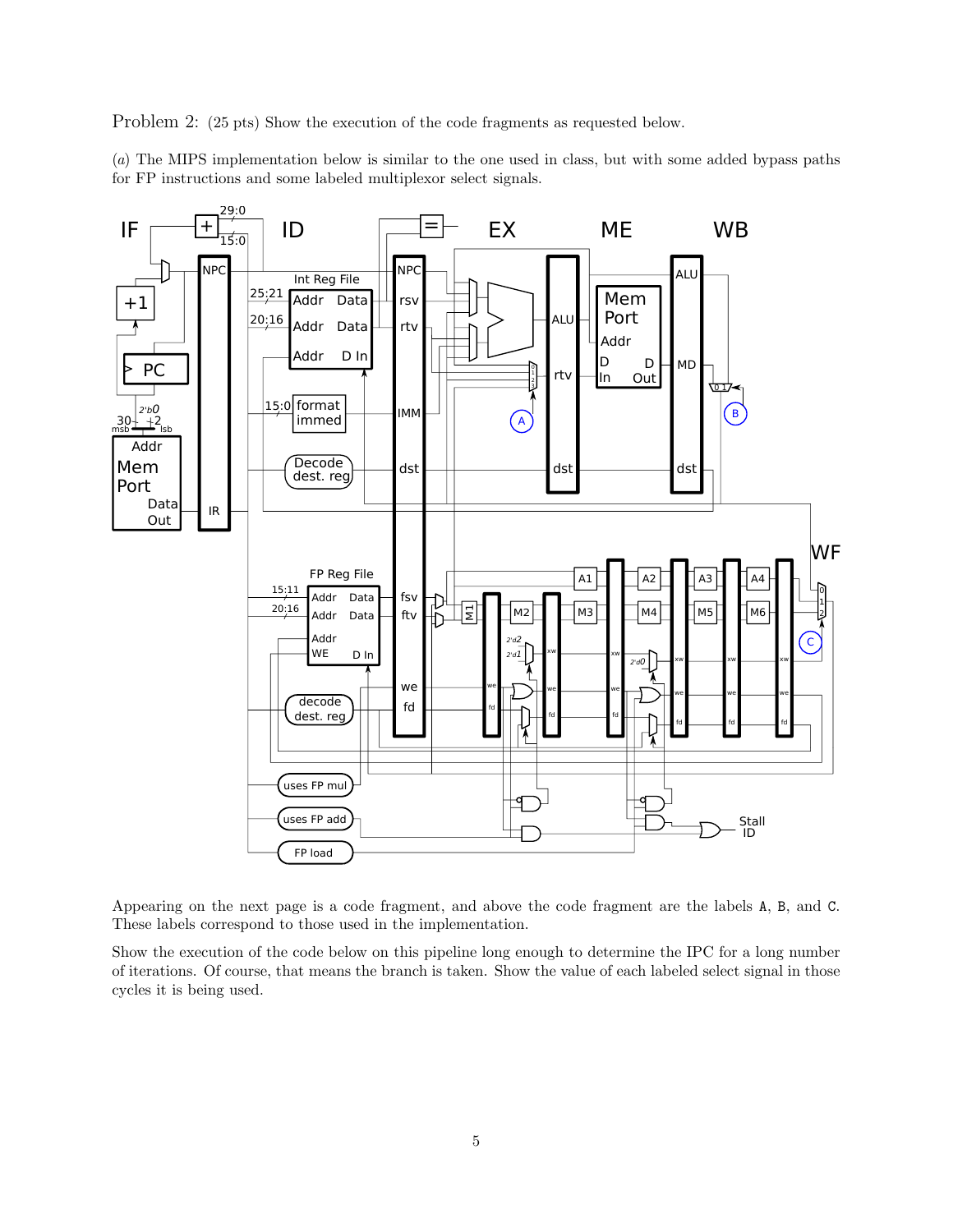$\Box$ Show the execution on the illustrated implementation.

Show the values of the labeled select signals, A, B, and C when they are in use.

Find the IPC for a large number of iterations.

A B C LOOP: lwc1 f1, 0(r1) lwc1 f2, 4(r1) add.s f3, f1, f2 swc1 f3, 8(r1) bne r1, r2 LOOP addi r1, r1, 12 xor r5, r1, r6

(b) There should have been stalls in the execution of the code above. Re-write the code so that it executes with as few stalls as possible and still computes the same result. It is okay to add extra instructions before and after the loop. For convenience assume that the code executes for at least two iterations. But don't unroll the loop.

Re-write code to avoid stalls.  $\Box$  Code must compute the same values.  $\Box$  Can re-arrange instructions, change registers, and put instructions before the start of the loop.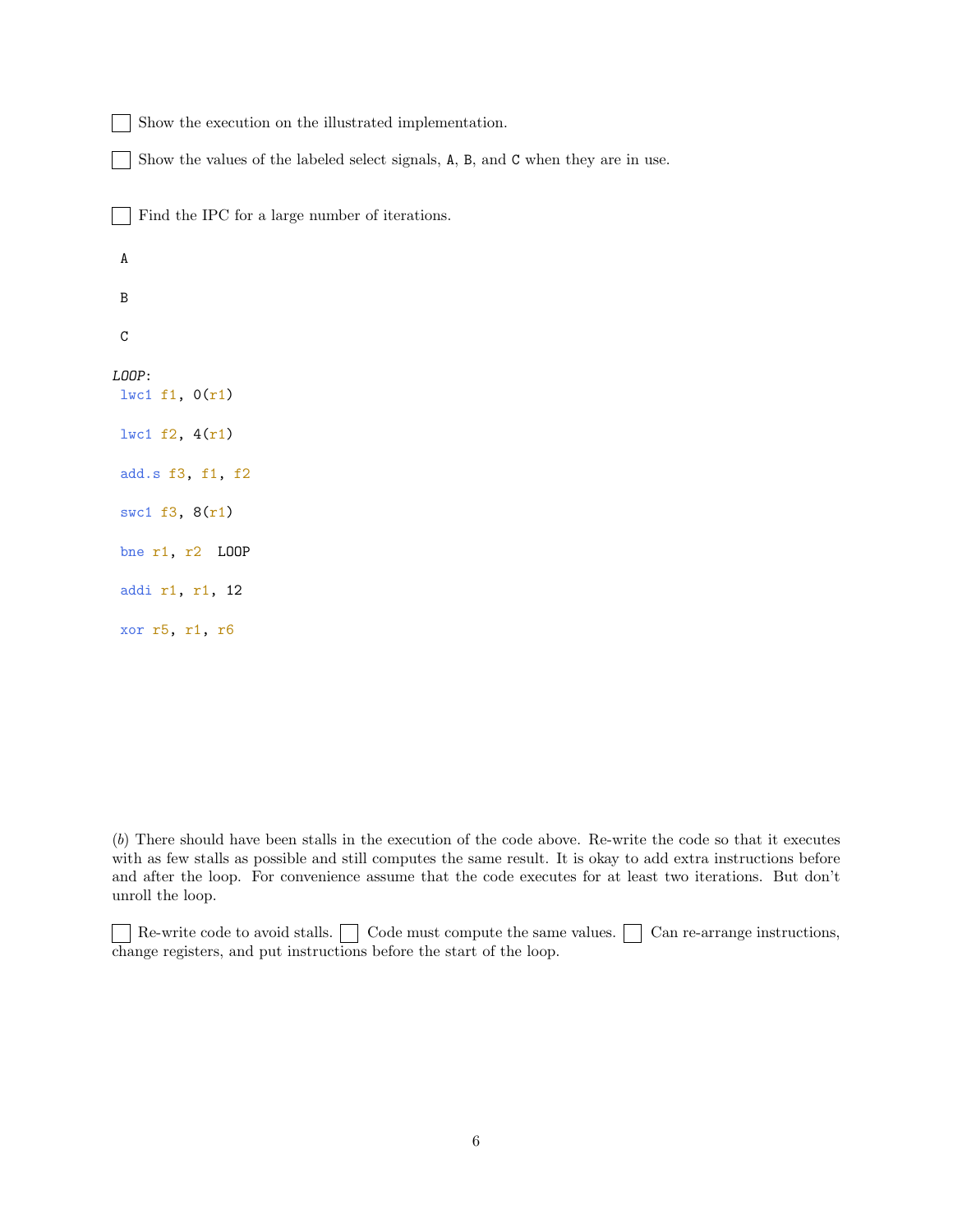(c) Appearing below is a 4-way superscalar MIPS implementation. In this implementation fetch is not aligned (which makes things easier). Also, there is no branch prediction, which is how we have been doing things in class.



 $\blacksquare$ Show the execution of the code below for enough iterations to determine IPC. (Note: There is no need to put slot numbers on the stage labels.)  $\Box$  Don't forget that it is 4-way superscalar.

LOOP:

lw r10, 0(r1) add r3, r10, r3 sw r3, 0(r5) addi r5, r5, 4 bne r1, r9, LOOP addi r1, r1, 4 lb r8, 0(r9)

xor r11, r8, r10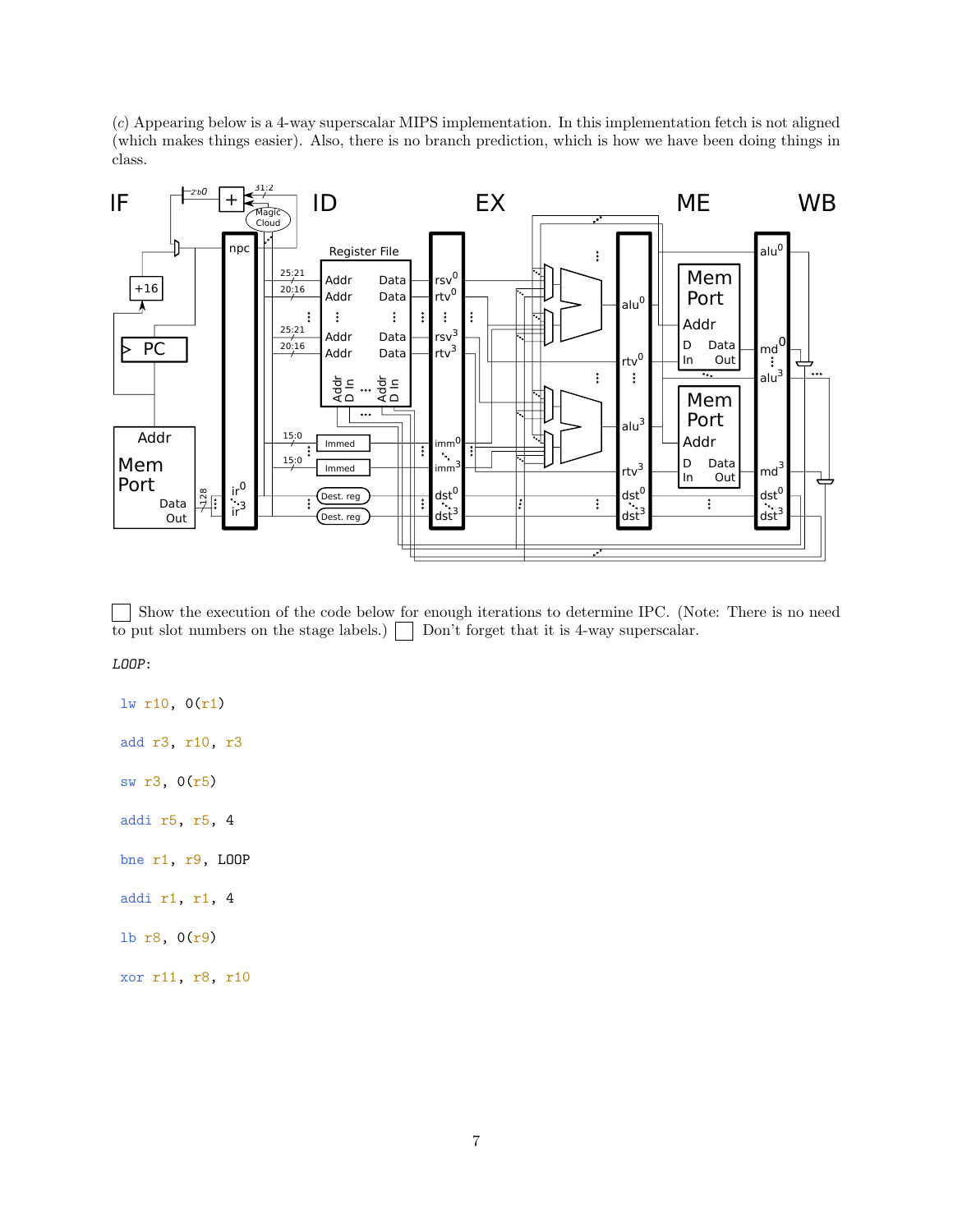(d) The code fragment below is to execute on the same 4-way superscalar MIPS implementation. Notice that loop body in the code fragment below contains two copies of the loop body from the loop in the previous subproblem. So one iteration of the loop below does the work of two iterations of the loop from the previous problem. This is the first step in the application of a technique called loop unrolling. The loop from the previous problem has been unrolled by degree 2. The next step is to re-arrange the instructions, and possibly eliminate those that are no longer needed. Complete this step, of course without changing what the code does. Finally, to eliminate all stalls software pipelining will need to be used: values computed used in one iteration will have to come from instructions executed in the prior iteration.

LOOP:

lw r10, 0(r1) add r3, r10, r3 sw r3, 0(r5) addi r5, r5, 4 addi r1, r1, 4 lw r10, 0(r1) add r3, r10, r3 sw r3, 0(r5) addi r5, r5, 4 bne r1, r9, LOOP addi r1, r1, 4 lb r8, 0(r9) xor r11, r8, r10

Re-write the loop above so that it runs more efficiently on the 4-way MIPS implementation.  $\vert$  Use fewer instructions, even if doing so does not help with the degree 2 unroll, in the expectation that it might be beneficial at higher unroll degrees.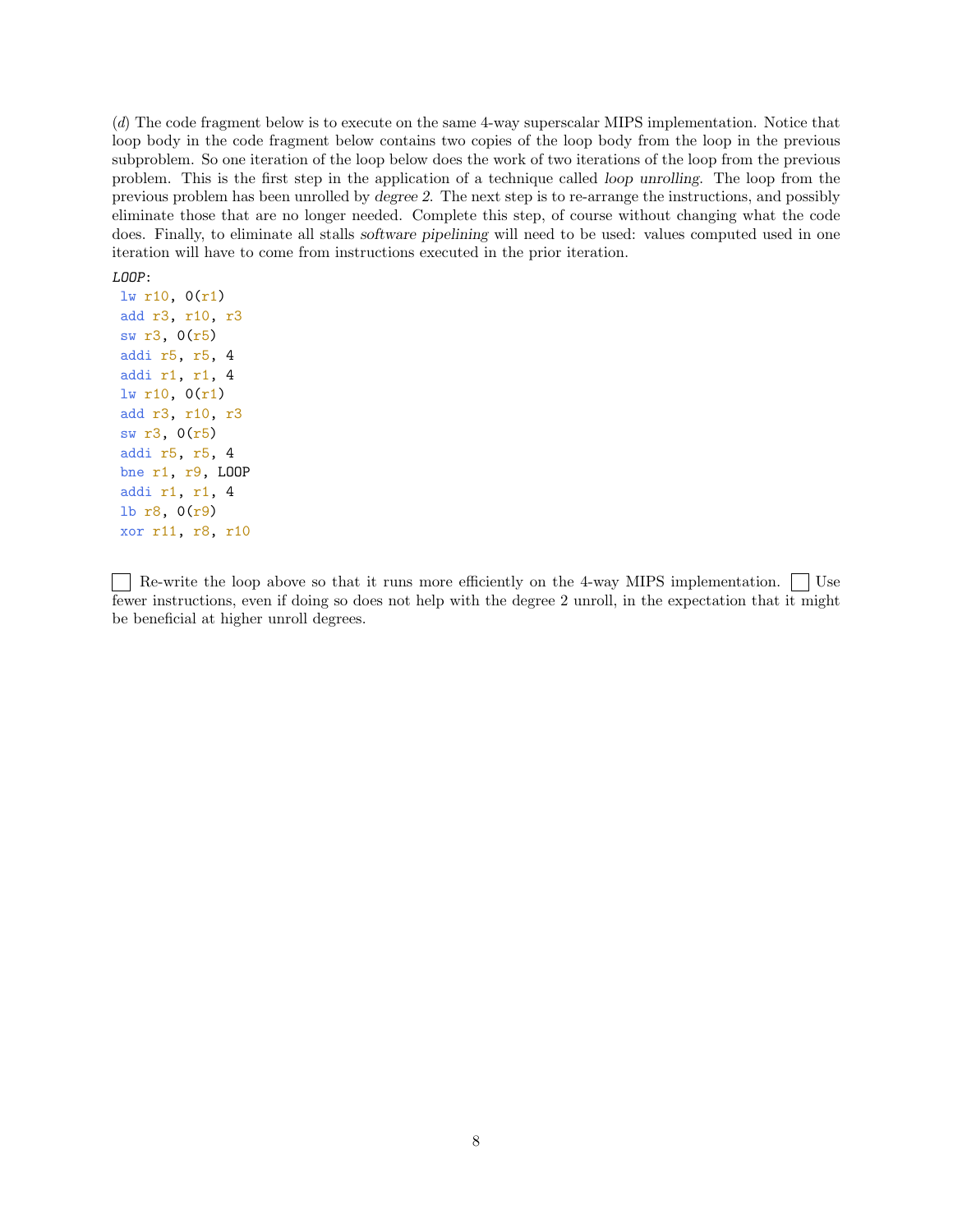Problem 3: (25 pts) Answer the following branch prediction questions.

(a) Code producing the branch patterns shown below is to run on several systems, each with a different branch predictor. One system has a bimodal predictor and the other system has a local predictor with a 10-outcome local history.

Answer each question below, the answers should be for predictors that have already warmed up. Show work or provide brief explanations.

B1: T T T N T N T T T N T N T T T N T N <- Outcome 1 2 3 4 5 6 1 2 3 4 5 6 1 2 3 4 5 6 <- Outcome Pos. BA: B2: N N N ... N N T T T N N N ... N N T T T 1 2 3 11 12 13 14 15 1 2 3 11 12 13 14 15 <- Outcome Pos.

What is the accuracy of the bimodal predictor on branch B1?

What is the accuracy of the local predictor on B1 ignoring B2.

What is the accuracy of the local predictor on B2 ignoring B1.

What is the longest local history size for which branch B1 and branch B2 will interfere with each other on the local predictor? (The question is for a local predictor, not a global predictor.)

(b) If branch B1 at position 6 is mispredicted T (taken) then data at address  $a + x$  will be brought into the cache. An adversary would like to learn the value of  $x$ . To do so the adversary, running in another process on the same core as the process using B1, will force a misprediction of 6. Then the adversary will make careful timing measurements of loads to addresses starting at a to determine what address was loaded, and so learning x.

Branch BA is part of the adversary's code. Find a pattern for BA that will force B1 to be mispredicted by the 10-outcome local predictor at position 6 (but not at other positions). The misprediction does not need to occur every time position 6 in B1 is executed.

Pattern for BA that forces misprediction of B1 at position 6 on 10-outcome local predictor.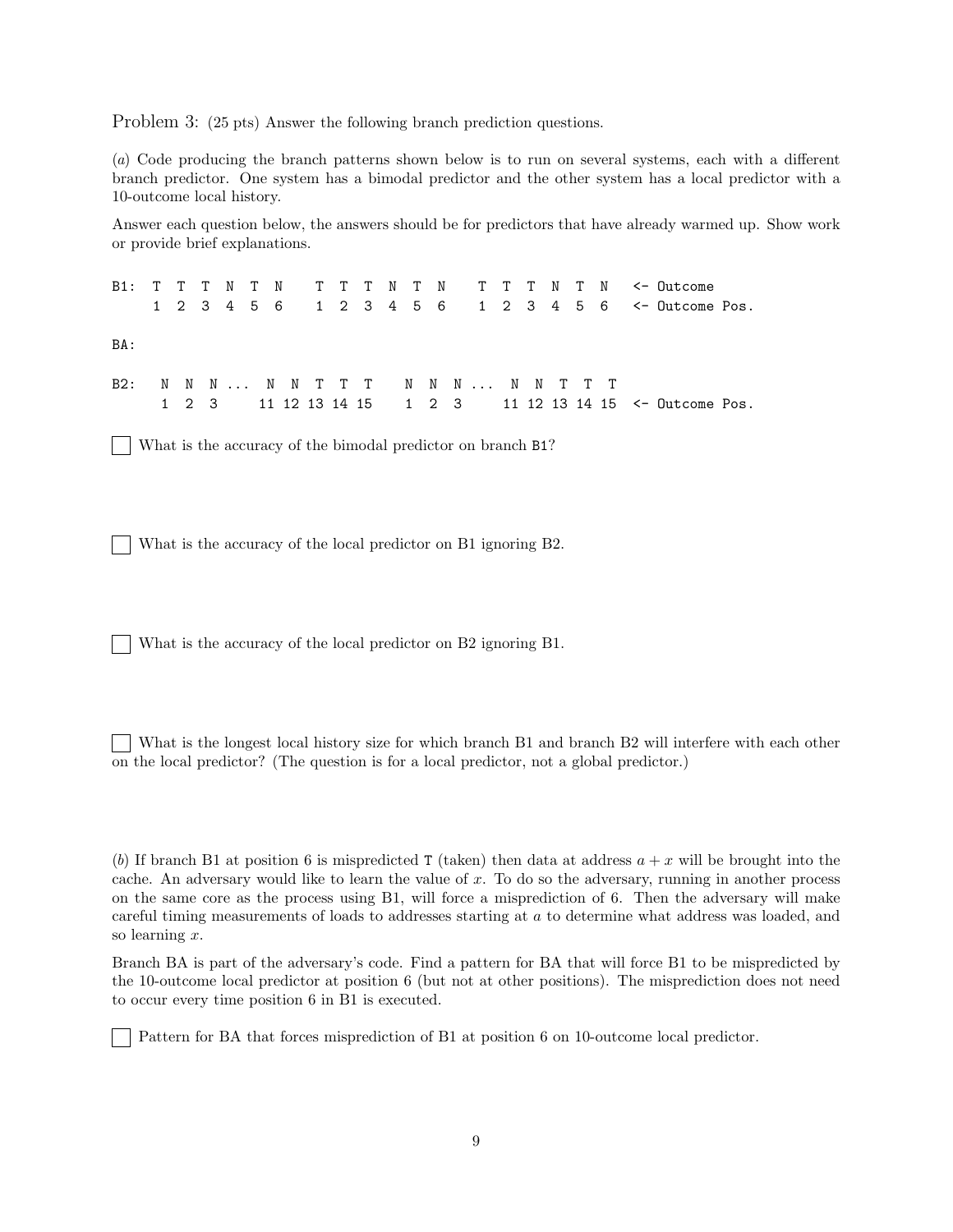(c) Below on the left is a plain bimodal predictor as first described in class. Below on the right is a refined version that makes better use of storage by splitting the BHT into two tables, a branch target buffer, holding the target and a tag, and a BHT holding only the two-bit counters. The tag field replaces the IsBranch field and is used like a cache tag. (Though a cache tag would include bits 31:15.) The control logic will compare the tag retrieved from the BTB with bits 20:15 of the PC, if they match a prediction will be made using the 2-bit counter from the BHT, if the tag doesn't match it is assumed that the instruction is not a branch. See 2017 Homework 8 Problem 3 for additional explanation.



The memory address and behavior of two branches from two programs, A and B, are shown below. One program runs better on the plain predictor than the BTB predictor, the other program runs better on the BTB predictor. Identify which is better, and why, as requested below.

```
# Program A
B1: 0x9000: T T T ...
B2: 0x1000: TTT ...
```
Prediction of branches in A better on  $\binom{}{}$  Plain or  $\binom{}{}$  BTB predictor. Explain why other predictor does worse on this program.  $\Box$  Pay attention to address of branches.

# Program B B3: 0x11000: N N N T N N N T N N N T B4: 0x21000: TTTN TTTN TTTN ...

Prediction of branches in B better on  $\binom{}{}$ Plain or  $\binom{}{}$ BTB predictor. Explain why other predictor does worse on this program.  $\vert$  Pay attention to address of branches.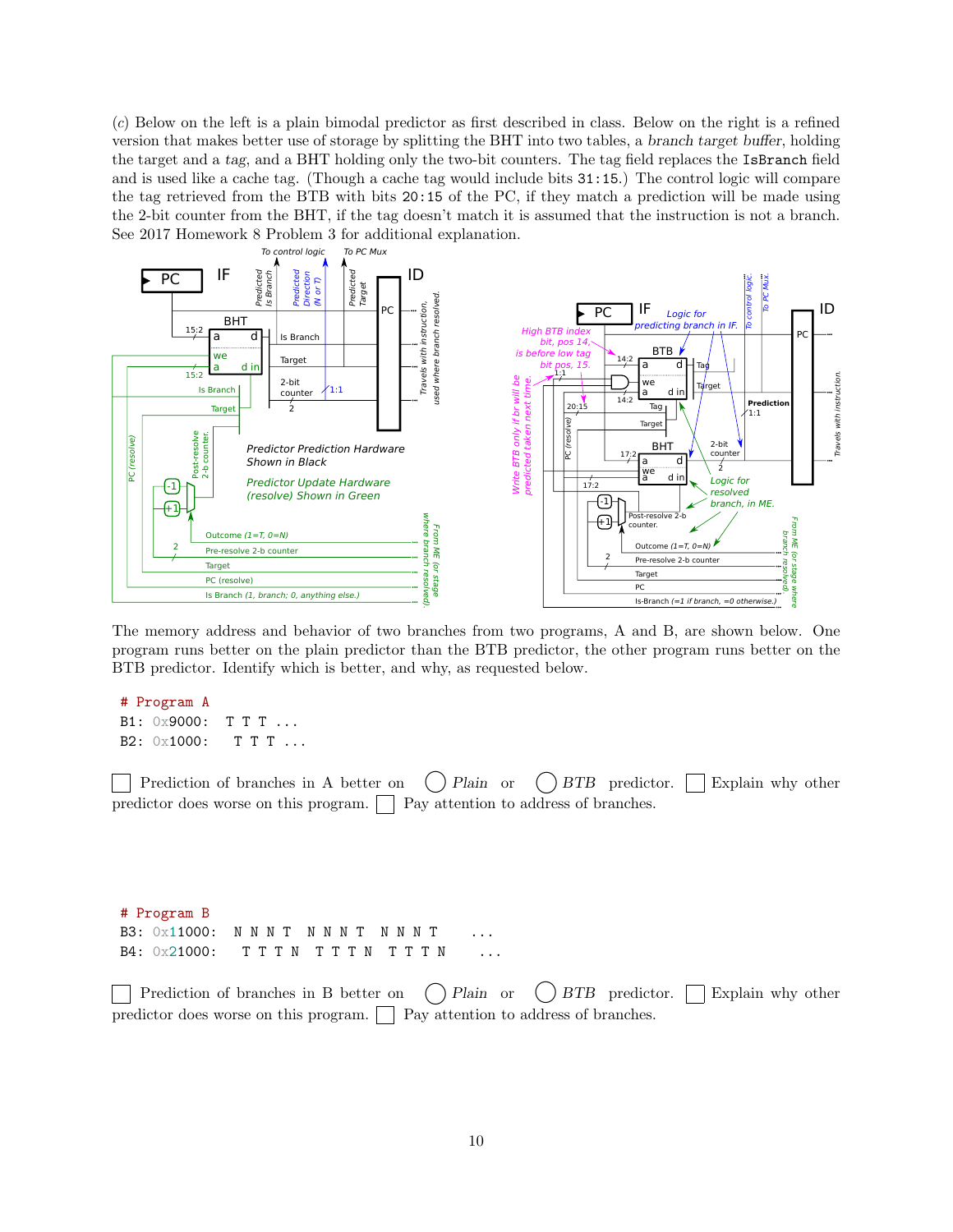Problem 4: (25 pts) Answer each question below.

(a) A program runs with fewer stalls on an 2-way superscalar than on an 8-way superscalar statically scheduled processor. Both have the same clock frequency and are otherwise comparable.

Does that mean the program runs faster on the 2-way processor?  $\Box$  Explain.

(b) Shorten the code fragments below.

Shorten code fragment.

addi r1, r0, 0x4755 sll r1, r1, 16 addi r1, r1, 0x4720  $lw$  r1,  $0(r1)$ 

Shorten code fragment. lw r3, 0(r1) addi r2, r0, 4 add r1, r1, r2 lbu r1, 0(r1)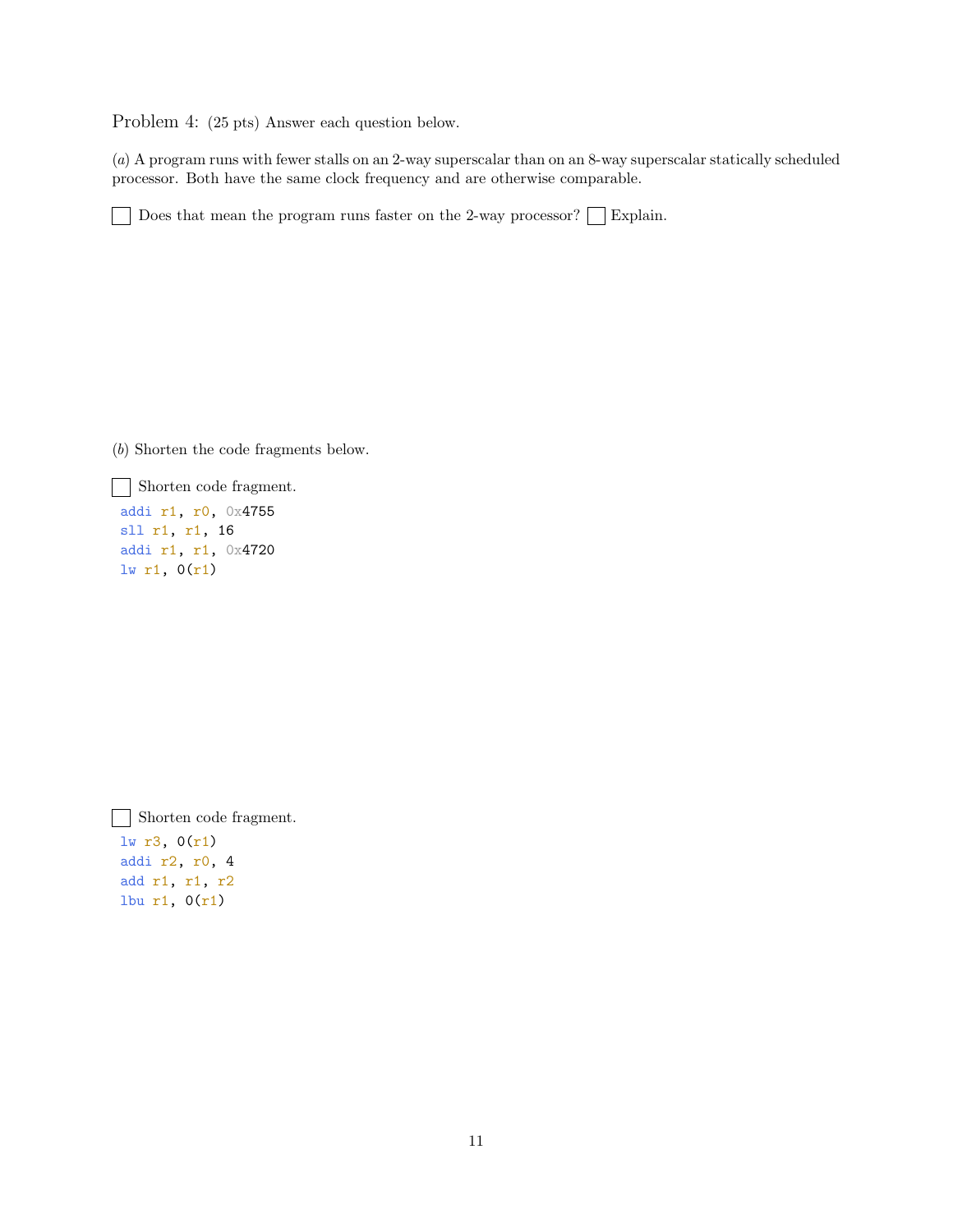(c) Appearing below are three code fragments. These are to run on a machine with vector instructions and four-lane vector units. Indicate whether each fragment can easily be replaced by a vector instruction, and the reason why or why not.

```
\Box Fragment below \bigcirc can or \bigcirc cannot be replaced by a vector instruction. \Box Explain.
add.s f1, f2, f3
add.s f4, f5, f6
mul.s f7, f8, f9
sub.s f10, f11, f12
```
 $\Box$  Fragment below  $\bigcirc$  cannot be replaced by a vector instruction.  $\Box$  Explain. add.s **F1**, f2, f3 add.s f4, **F1**, f6 add.s **F7**, f8, f9 add.s f10, **F7**, f12

|                     |  |  | $\Box$ Fragment below $\bigcirc$ can or $\bigcirc$ cannot be replaced by a vector instruction. $\Box$ Explain. |  |  |
|---------------------|--|--|----------------------------------------------------------------------------------------------------------------|--|--|
| add.s f1, f2, f3    |  |  |                                                                                                                |  |  |
| add.s f4, f5, f6    |  |  |                                                                                                                |  |  |
| add.s f7, f8, f9    |  |  |                                                                                                                |  |  |
| add.s f10, f11, f12 |  |  |                                                                                                                |  |  |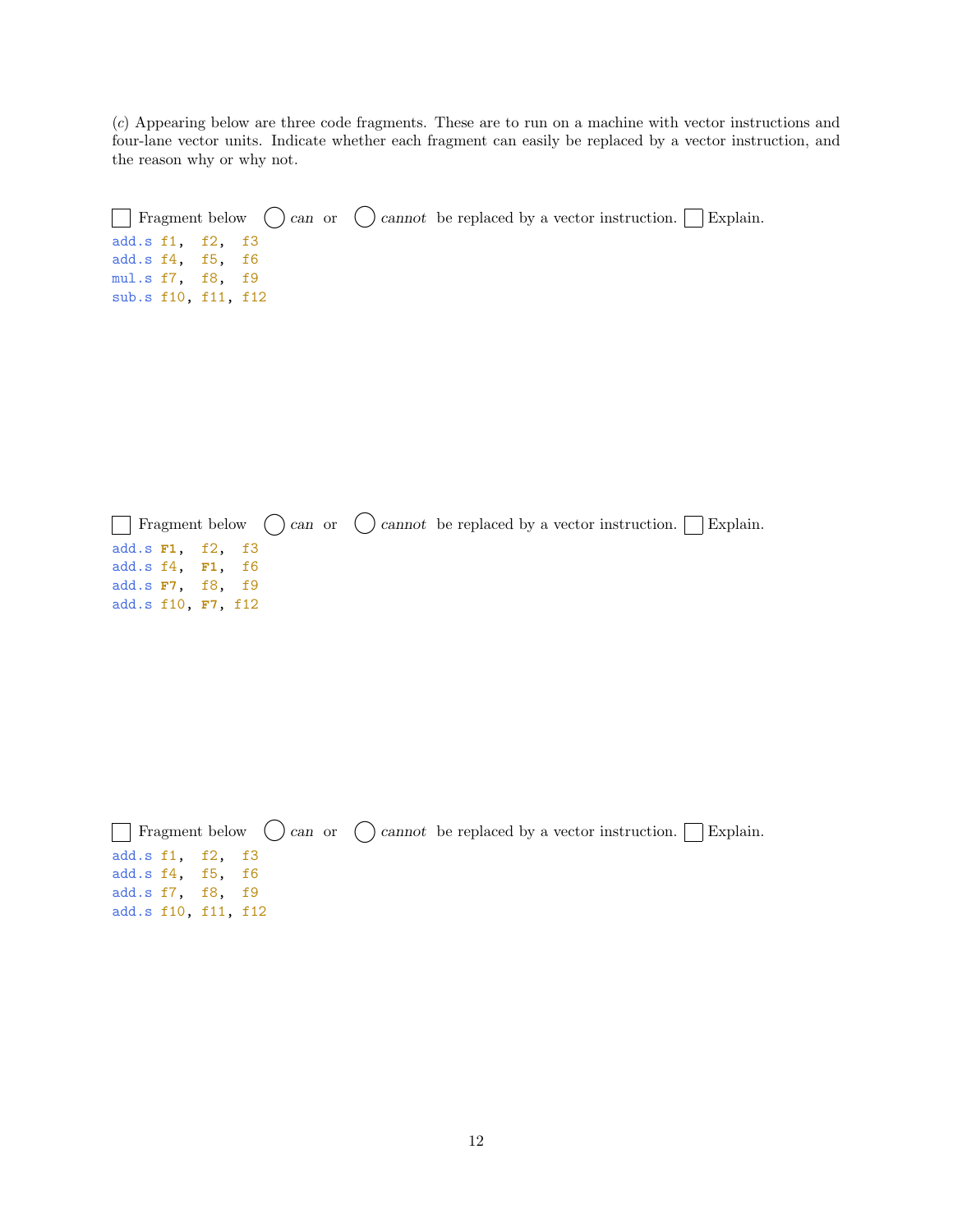(d) Let's break something! As we know, an implementation of an ISA must execute a program as defined in the ISA. The Broeken Company is going to sell a 4-way superscalar statically scheduled five-stage "implementation" of ARM A64, call that the Broeken4 implementation. (There is no space between the Broeken and the 4. That's so you don't notice the 4.) We know how smoothly our five-stage scalar MIPS implementation handles branches: zero penalty because of the delay slot. But A64 branches don't have a delay slot. That didn't stop the Broeken Company from changing things a bit. In the Broeken4 implementation the number of delay slots for a branch can vary from 4 to 7. If a branch is in slot 0 of its fetch group there are 7 delay slots. Branches in slots 1, 2, and 3 have 6, 5, and 4 slots, respectively. If the branch is not stalled by dependencies there will be zero branch penalty. This chip performs about 20% better than the (rule-abiding) competition on performance and energy efficiency benchmarks.

Computer engineering professors obviously will hate the Broeken company for ignoring what an implementation of an ISA should do. But what about others? Gauge the reaction of each group below.

Note: If this were an in-class exam questions would be shorter.

 $\Box$  Compiler writers will be  $\bigcirc$  positive, happy, and supportive or  $\bigcirc$  negative, irritated, and obstreper $ous$  . Explain.

Buyers of laptops and desktops using Broeken4 will be  $\Box$  positive, satisfied or  $\Box$  negative, seeking a refund .  $\Box$  Explain.

Engineers using Broeken4 in embedded devices, such as the controller chip in a microwave oven, will be positive, satisfied or  $\bigcirc$  negative, seeking a new supplier .  $\Box$  Explain.